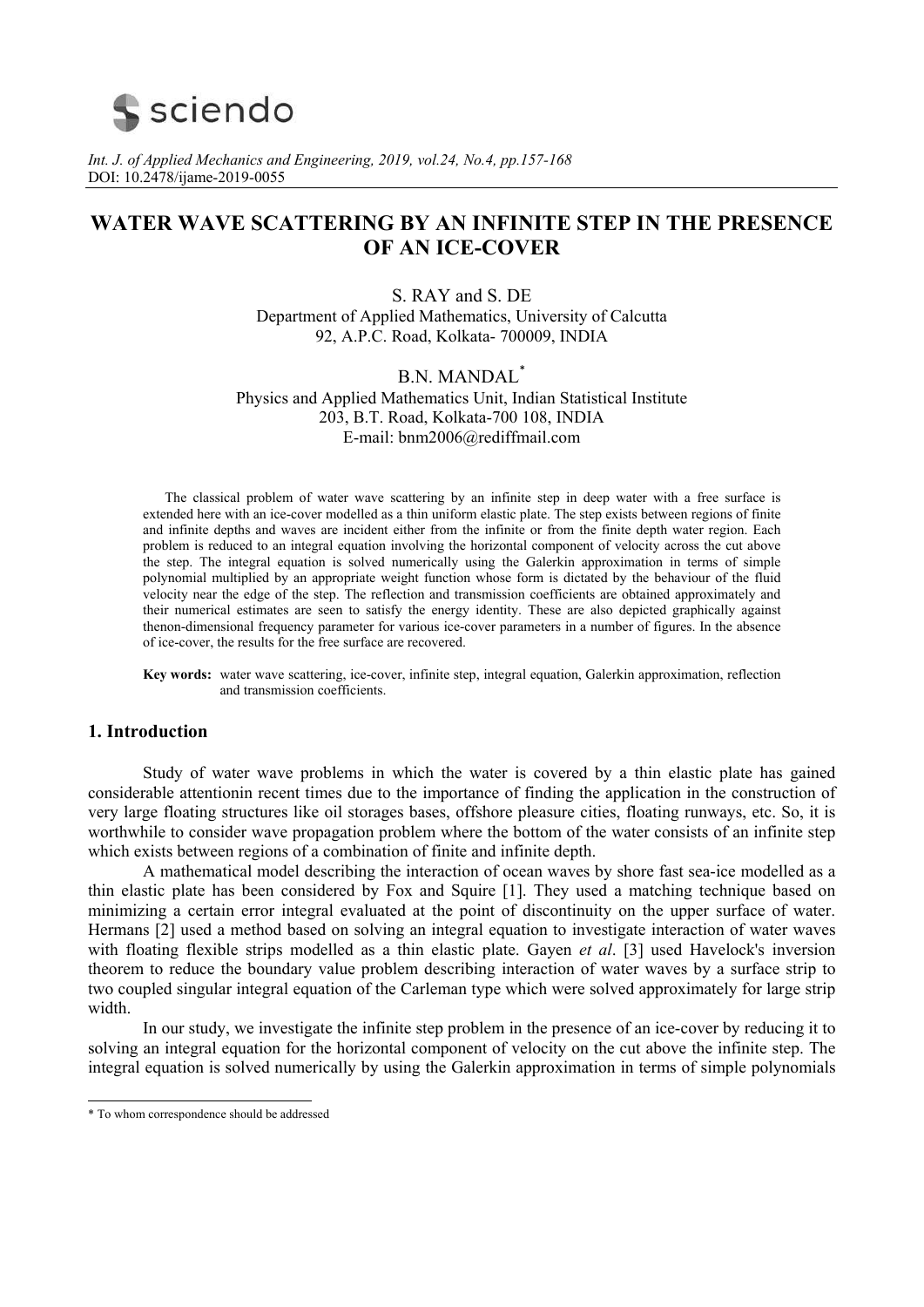multiplied by a weight function whose form is dictated by the behaviour of the fluid velocity near the edge of the step. The energy identity has been evaluated and matched with the numerical estimates for the reflection and transmission coefficients. These are also depicted graphically against a non-dimensional frequency parameter in a number of figures for different ice-cover parameters. When the ice-cover parameters are considered very small, they are seen to be very similar to the results obtained by Newman [4] for an infinite step with free surface. Both the cases of wave incidence from deep water region to the finite depth region and from finite depth region to deep water region have been considered.

It may be mentioned here that Newman [4] first considered this type of geometry of an infinite step below a *free surface* and studied water wave scattering by such a step. In our paper, we have replaced the free surface by a thin ice-cover modelled as a thin elastic plate and solved the corresponding water wave scattering problem by formulating the problem in terms of an integral equation which is solved numerically by the Galerkin approximation followed by numerical evaluation of the reflection and transmission coefficients. Due to a significant increase in the scientific activities in the cold regions during the last few decades, a section of the community of hydrodynamic researchers generalized many free surface problems to ice-cover problems wherein the ice-cover is modelled as a thin elastic plate. Thus it is felt that the problem considered here is of some interest for the researchers on water waves.

#### **2. Mathematical formulation**

 A rectangular Cartesian co-ordinate system is chosen in which the *y*-axis is taken vertically downwards into the fluid region and the *xz* -plane coincides with the mean portion of the ice-sheet floating on water with an infinite step. The fluid region consists of two regions, one is of finite depth represented by  $(0 < v < h, -\infty < x < 0)$  and the other is a deep water region represented by  $(0 < v < \infty, 0 < x < \infty)$  as shown in Fig.1.



Fig.1. Diagram of the wave incidence.

 Assuming linear theory and the motion in water to be irrotational, time harmonic with angular velocity  $\omega$ , independent of the co-ordinate *z* and using linear theory if  $\varphi(x, y, t) = Re \{ \varphi(x, y) e^{-i\omega t} \}$  denotes the velocity potential describing the motion, then *φ* satisfies the Laplace equation

$$
\nabla^2 \varphi = 0 \,, \tag{2.1}
$$

in the fluid region. The condition on the ice-cover is

$$
K\varphi + \left( D\partial_x^4 + I - \varepsilon K \right) \varphi_y = 0 \qquad \text{on} \qquad y = 0, -\infty < x < \infty \,.
$$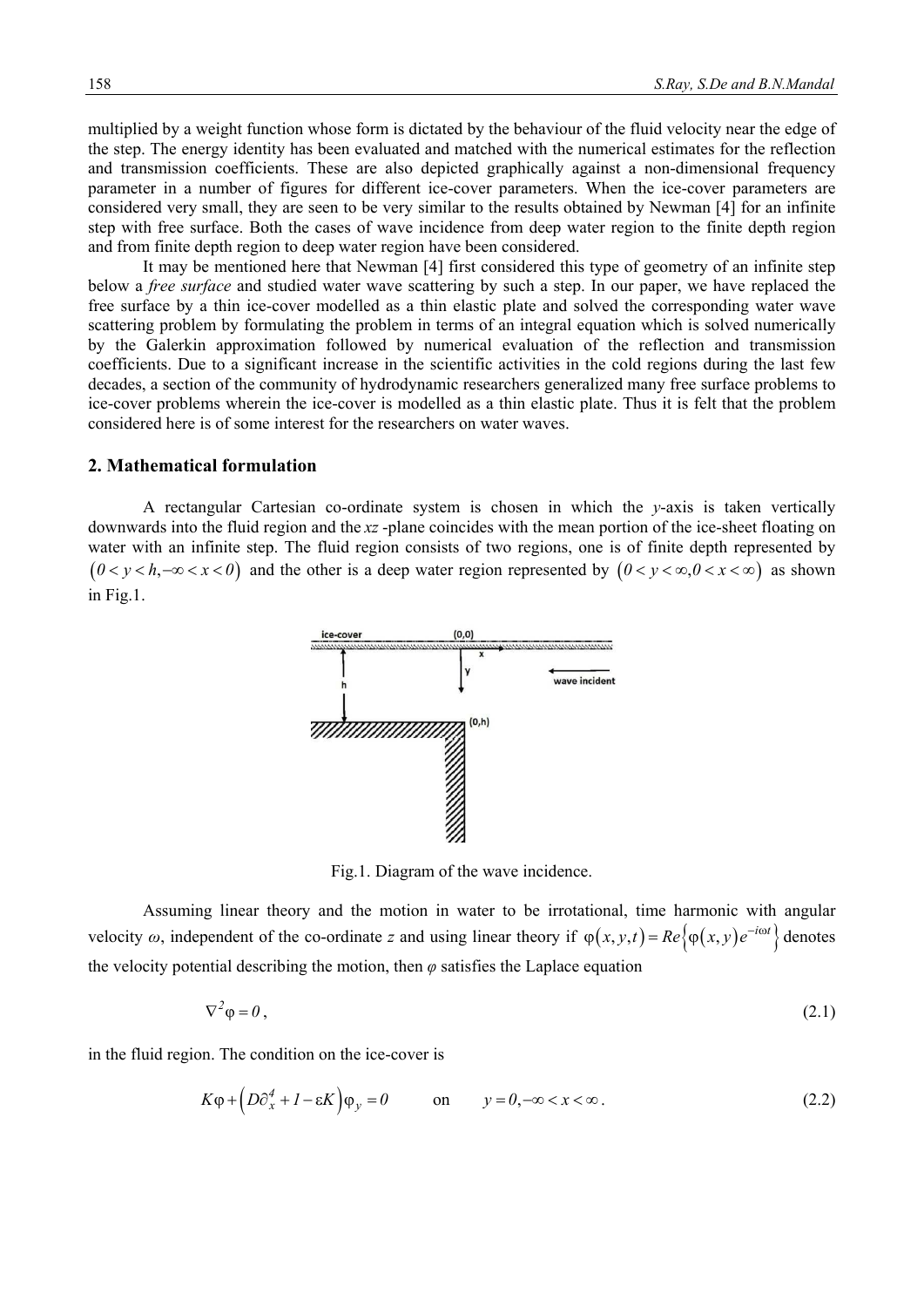The condition on the step

$$
\frac{\partial \varphi}{\partial x} = 0, \qquad x = 0, \qquad h < y < \infty \,. \tag{2.3}
$$

The bottom conditions are

$$
\nabla \varphi \to 0 \quad \text{as} \quad y \to \infty, \qquad 0 < x < \infty \quad \text{(for deep water region)}, \tag{2.4a}
$$

$$
\frac{d\varphi}{dy} = 0 \quad \text{on} \quad y = h, \quad -\infty < x < 0 \quad \text{(for finite depth water region)}, \tag{2.4b}
$$

the edge condition is

$$
r^{1/3}\nabla\varphi \text{ is bounded as } r \to \infty \tag{2.5}
$$

where  $r = (x^2 + (y - h)^2)^{1/2}$  is the distance from the edge of the step, and finally the condition as  $|x| \to \infty$  is given by

$$
\varphi(x, y) \rightarrow \begin{cases}\n\left(e^{-i\mu_0 x} + R_l e^{i\mu_0 x}\right) e^{-\mu_0 y} & \text{as} & x \rightarrow \infty \\
\frac{T_l \cos h \lambda_0 (h - y) e^{-i\lambda_0 x}}{\cosh \lambda_0 h} & \text{as} & x \rightarrow -\infty\n\end{cases}
$$
\n(2.6)

where  $\mu_0$  is the unique positive root of the dispersion relation

$$
k\left(Dk^4 + I - \epsilon K\right) = K \tag{2.7}
$$

with *2 K g*  $=\frac{\omega^2}{g}$ , *g* being the acceleration due to gravity and,  $\epsilon = \frac{\rho_i d}{\rho}$ ,  $D = \frac{E d^3}{12(1 - v^2)\rho^2}$  $\frac{d}{d}$   $D = \frac{Ed^3}{d}$  $\frac{d}{dx}$ ,  $D = \frac{Ed^3}{12(1-x^2)}$  $12(1 - v^2)$  pg  $=\frac{\rho_i d}{\rho}$ , D =  $\epsilon = \frac{P_l^2}{\rho}$ ,  $D = \frac{2a}{12(1 - v^2) \rho g}$  is the flexural

rigidity of the ice-sheet, *E* is the Young's modulus and *ν* is the Poisson's ratio of the material of the elastic plate,  $\rho$  as the density of water,  $\rho_i$  as the density of the ice-sheet, *d* is the very small thickness of ice of which a still smaller part is immersed in water so that  $\epsilon K$  is always less than unity for all practical purposes. It may be noted that Eq.(2.7) has a real positive root  $\lambda_0$  four complex roots  $\pm \lambda_1, \pm \lambda_2$  ( $\lambda_1$  has positive real and imaginary parts with  $\lambda_2 = \overline{\lambda_1}$  and a set of countably infinite purely imaginary roots  $\pm i\lambda_n^*, n = 1, 2, 3, \dots$   $\left(\lambda_n^* > 0\right)$  where  $\left(n - \frac{1}{2}\right)\pi < \lambda_n^* h < \left(n + \frac{1}{2}\right)$  $\left(n-\frac{l}{2}\right)\pi < \lambda_n^* h < \left(n+\frac{l}{2}\right)\pi$  and  $\lambda_n^* h \to n\pi$  as  $n \to \infty$  (c.f. Chung and Fox [5]) and  $\lambda_0$  is the unique positive root of the dispersion relation

$$
k\left(Dk^4 + I - \epsilon K\right)\tan hkh = K\,,\tag{2.8}
$$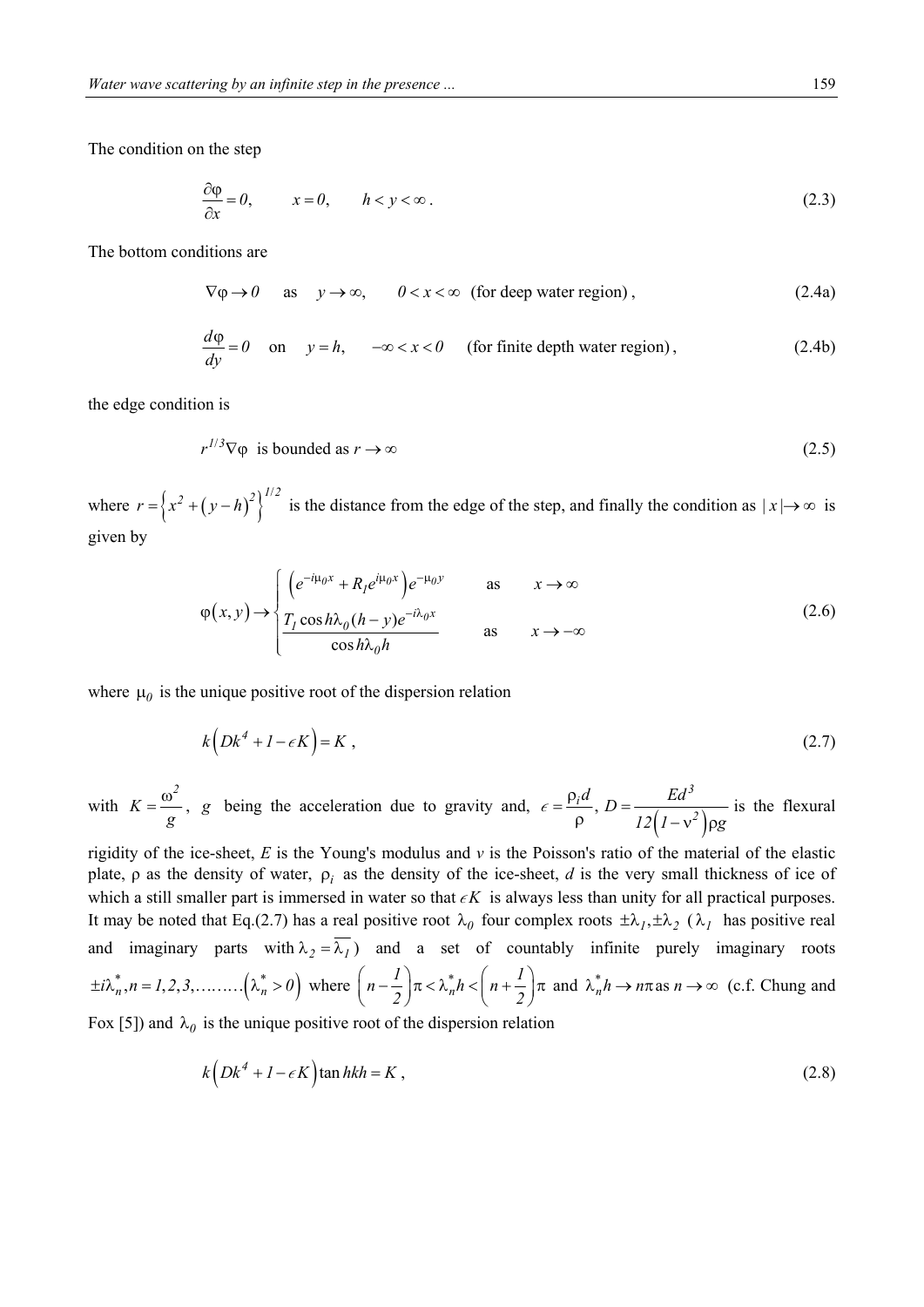and  $R_I$  and  $T_I$  denote the reflection and transmission coefficients (unknown) for the case of incidence of waves from the deep water region to the finite depth region.

 For the case of incidence from the finite depth region to the deep water region condition (2.6) is to be replaced by

$$
\varphi(x, y) \to \begin{cases} \left( e^{-i\lambda_0 x} + R_2 e^{i\lambda_0 x} \right) \frac{\cos h\lambda_0 (h - y)}{\cos h\lambda_0 h} & \text{as} & x \to -\infty \\ T_2 e^{-\mu_0 y + i\mu_0 x} & \text{as} & x \to \infty \end{cases}
$$
 (2.9)

where  $R_2$  and  $T_2$  denote, respectively, the reflection and transmission coefficients (unknown) in this case. Our task here is to obtain numerical estimates for  $R_j$ ,  $T_j$  ( $j = 1, 2$ ) for different values of various ice-cover parameters.

## **3. Reduction to integral equation**

 For the case of incidence of waves from the deep water region, use of Havelock's [6] expansion for water wave potentials for deep and finite depth water produces

$$
\varphi(x, y) = e^{-\mu_0 y - i\mu_0 x} + R_1 e^{-\mu_0 y + i\mu_0 x} + A_1 e^{-\mu_1 y + i\mu_1 x} + A_2 e^{-\mu_2 y - i\mu_2 x} + \int_0^\infty f_1(y) M(k, y) e^{-kx} dk \quad \text{for} \quad x > 0, \quad 0 < y < \infty,
$$
\n(3.1)

and

$$
\varphi(x, y) = T_I I_0(y) e^{i\lambda_0 x} + B_I I_1(y) e^{i\lambda_1 x} + B_2 I_2(y) e^{-i\lambda_2 x} +
$$
  
+ 
$$
\sum_{n=1}^{\infty} B_n^* I_n^*(y) e^{i\lambda_n^* x} \quad \text{for} \quad x < 0, \quad -\infty < y < 0,
$$
 (3.2)

with

$$
M(k, y) = k \left( Dk^4 + l - \epsilon K \right) \cos ky - K \sin ky , \qquad (3.3)
$$

nd

$$
I_n(y) = \frac{\cosh \lambda_n (h - y)}{\cosh \lambda_n h}, \qquad n = 0, 1, 2,
$$
\n(3.4)

$$
I_n^*(y) = \frac{\cos \lambda_n^*(h - y)}{\cos \lambda_n^* h}, \qquad n = 1, 2, 3, \dots \dots \dots \tag{3.5}
$$

Here  $A_1, A_2, B_1, B_2$  and  $B_n^*$  are unknown constants and  $A(k)$  is an unknown function. Let,

$$
f_I(y) = \frac{d\varphi}{dx}(0, y),\tag{3.6}
$$

then condition (3.6) provides

$$
f_I(y) = 0, \qquad h < y < \infty \tag{3.7}
$$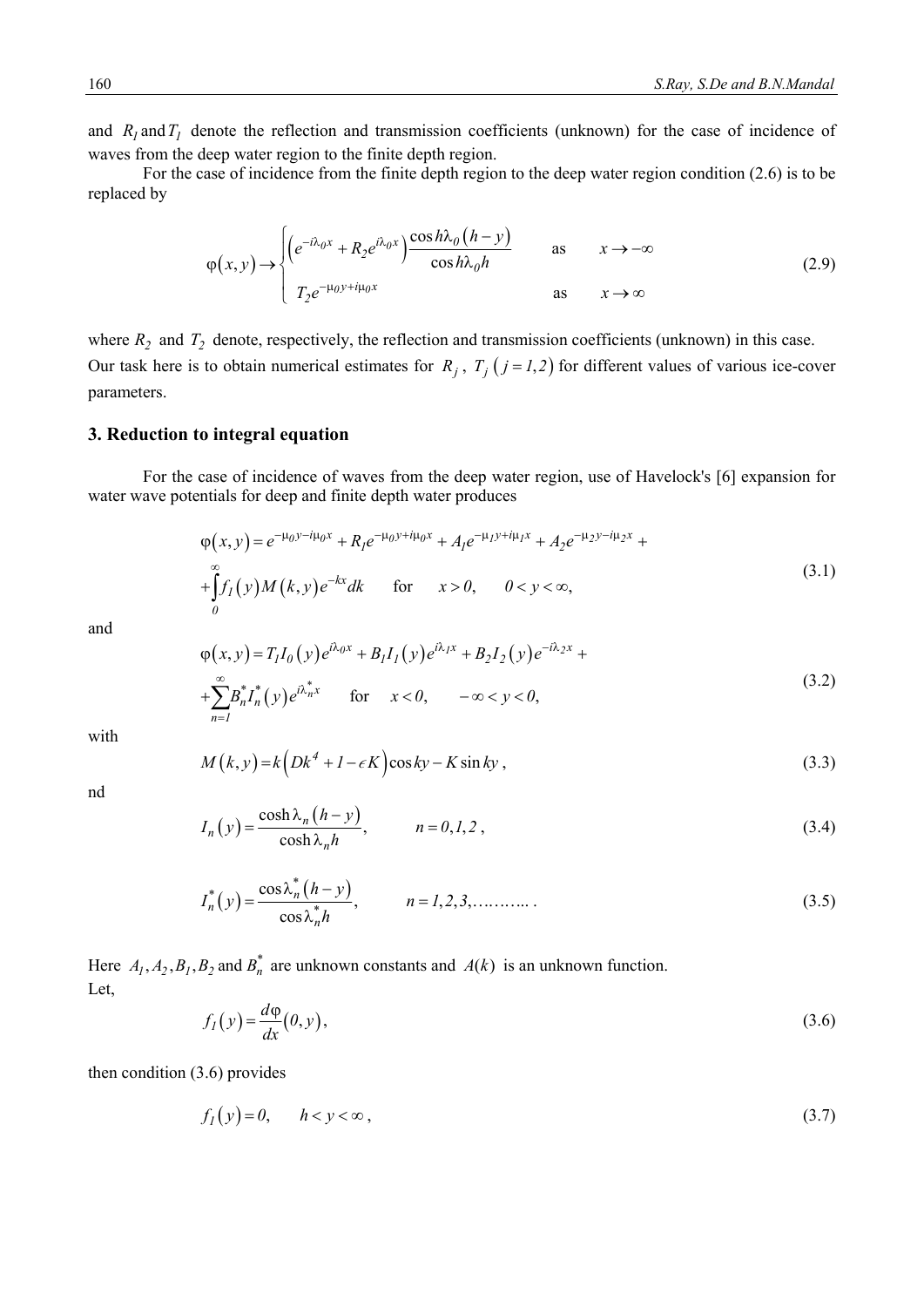while the edge condition  $(2.5)$  gives

$$
f_I(y) = O\Big((h-y)^{-1/3}\Big) \quad \text{as} \qquad y \to h - 0. \tag{3.8}
$$

Thus,  $f_l(y)$  is unknown for  $0 < y < h$ . An integral equation for  $f_l(y)$   $(0 < y < h)$  is now derived following a procedure similar to Manam *et al*. [7] for the deep water region and also for the finite depth region.

As in Manam *et al.* [7], the unknown coefficients in Eq.(3.1) are given by

$$
I - R_I = \frac{i}{\mu_0 a_0} \int_0^{\infty} f_I(u) e^{-\mu_0 u} du,
$$
\n(3.9)

$$
A_{I} = \frac{i}{\mu_{I} a_{I}} \int_{0}^{\infty} f_{I}(u) e^{-\mu_{I} u} du , \qquad (3.10)
$$

$$
A_2 = -\frac{i}{\mu_2 a_2} \int_0^{\infty} f_I(u) e^{-\mu_2 u} du , \qquad (3.11)
$$

and

$$
A(k) = -\frac{2}{\pi} \frac{l}{k \left(k^2 \left(Dk^4 + 1 - \epsilon K\right)^2 + K^2\right)} \int_0^\infty f_I(y) M(k, y) du,
$$
\n(3.12)

with

$$
a_n = \frac{5D\mu_n^4 - 1 + \epsilon K}{2K}, \quad n = 0, 1, 2. \tag{3.13}
$$

Also, the unknown coefficients Eq.(3.2) are given by

$$
T_I = V(\lambda_0) \int_0^h f_I(u) I_0(u) du,
$$
\n(3.14)

$$
B_I = V(\lambda_I) \int_0^h f_I(u) I_I(u) du , \qquad (3.15)
$$

$$
B_2 = V(\lambda_2) \int_0^h f_1(u) I_2(u) du
$$
\n(3.16)

and

$$
B_n^* = -V(i\lambda_n^*) \int_0^h f_l(u) du,
$$
\n(3.17)

with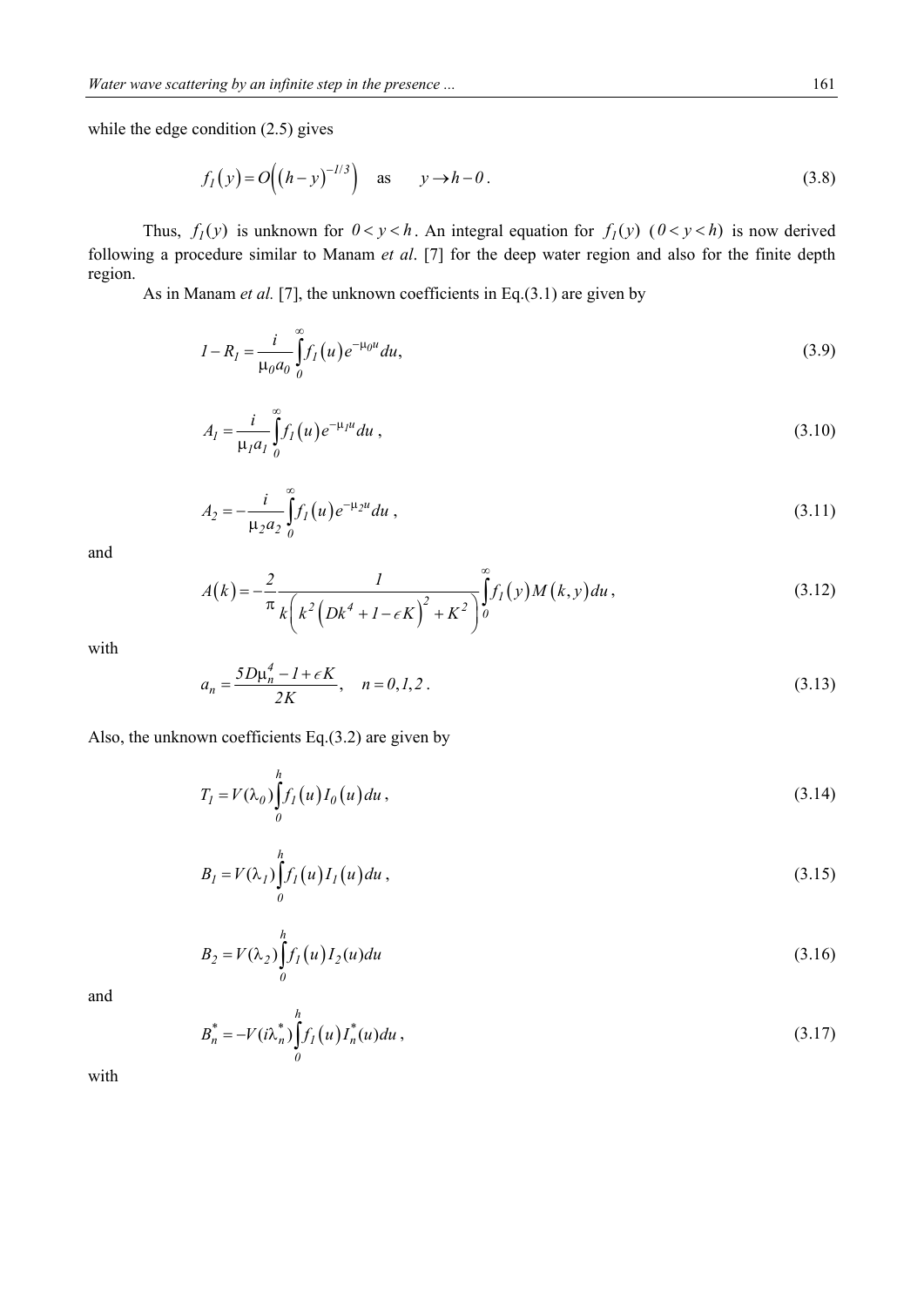$$
V(k) = \frac{4i(Dk^4 + I - \epsilon K)\cosh^2 kh}{\left(5Dk^4 + I - \epsilon K\right)2kh + \left(5Dk^4 + I - \epsilon K\right)\sinh 2kh}.
$$
\n(3.18)

Now the continuity of pressure above the step  $(x = 0, 0 < y < h)$  gives

$$
\varphi(+0, y) = \varphi(-0, y), \qquad 0 < y < h \tag{3.19}
$$

This provides the integral equation for  $f_I(y)$  as given by

$$
\int_{0}^{h} f_{1}(u) L_{1}(y, u) du = -(I + R_{1}) e^{-\mu_{0} y}, \quad 0 < y < h
$$
\n(3.20)

where

$$
L_{I}(y, u) = \frac{i}{\mu_{I}a_{I}} e^{-\mu_{I}(u+y)} - \frac{i}{\mu_{2}a_{2}} e^{-\mu_{2}(u+y)} - \frac{2}{\pi} \int_{0}^{\infty} \frac{M(k, u)M(k, y)}{k(k^{2}(Dk^{4} + 1 - \epsilon K)^{2} + K^{2})} dk +
$$
  
-V(\lambda\_{0})I\_{0}(y)I\_{0}(u) - V(\lambda\_{I})I\_{I}(y)I\_{I}(u) + V(\lambda\_{I})I\_{2}(y)I\_{2}(u) + \sum\_{n=1}^{\infty} V(i\lambda\_{n}^{\*})I\_{n}^{\*}(y)I\_{n}^{\*}(u), (3.21)

 $0 < y, u < h$ .

If we write

$$
g_I(u) = \frac{f_I(u)}{I + R_I},
$$
\n(3.22)

then Eq.(3.20) is reduced to

$$
\int_{0}^{h} g_{1}(u) L_{1}(y, u) du = -e^{-\mu_{0} y}, \qquad 0 < y < h.
$$
\n(3.23)

 For the case of incidence from the finite depth water region to the deep water region the integral equation for  $f_2(y) (= \frac{d\phi}{dx}(-\theta, y), 0 < y < h)$ *dx*  $=\frac{d\varphi}{dt}(-0, y), 0 < y < h$ ) is given by

$$
\int_{0}^{h} f_{2}(u)L_{2}(y,u)du = -(I+R_{2})I_{0}(u), \quad 0 < y < h
$$
\n(3.24)

where

$$
L_{2}(y, u) = V(\lambda_{1})I_{1}(y)I_{1}(u) - V(\lambda_{1})I_{2}(y)I_{2}(u) - \sum_{n=1}^{\infty}V(i\lambda_{n}^{*})I_{n}^{*}(y)I_{n}^{*}(u) +
$$
  

$$
-\frac{i}{\mu_{0}a_{0}}e^{-\mu_{0}(u+y)} - \frac{i}{\mu_{1}a_{1}}e^{-\mu_{1}(u+y)} + \frac{i}{\mu_{2}a_{2}}e^{-\mu_{2}(u+y)} +
$$
  

$$
+\frac{2}{\pi}\int_{0}^{\infty}\frac{M(k, u)M(k, y)}{k(k^{2}(Dk^{4} + 1 - \epsilon K)^{2} + K^{2})}dk
$$
 0 < y, u < h. \t(3.25)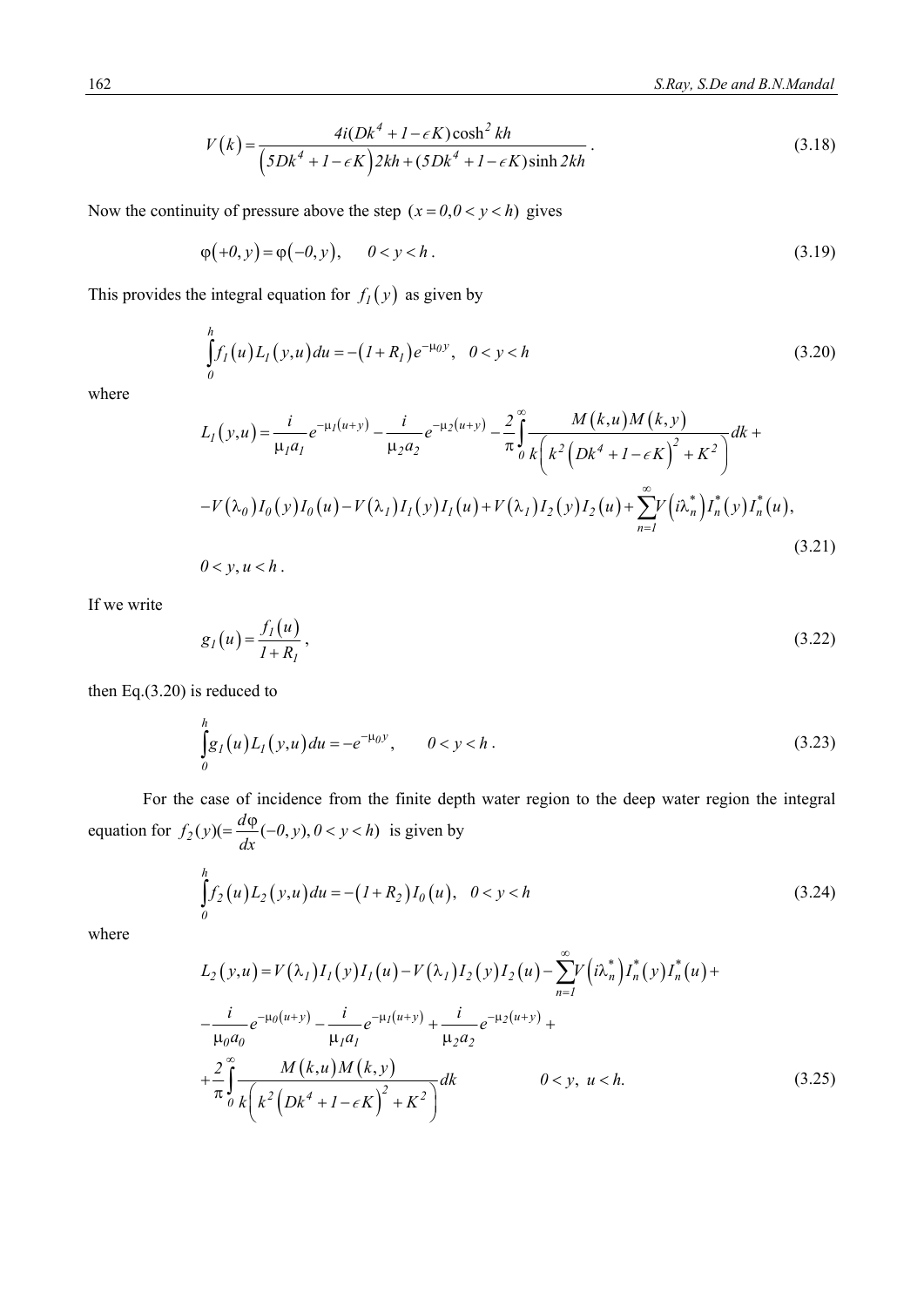If we write

$$
g_2(u) = \frac{f_2(u)}{1 + R_2},
$$
\n(3.26)

then Eq.(3.24) is reduced to

$$
\int_{0}^{h} g_{2}(u) L_{2}(y, u) du = -I_{0}(u), \quad 0 < y < h.
$$
\n(3.27)

It may be noted that both the integral Eqs (3.23) and (3.27) are weakly singular integral equations.

#### **4. Numerical solutions of the integral equations**

 Numerical solutions of the integral Eqs (3.23) and (3.27) are now obtained by using the Galerkin approximation in terms of simple polynomials multiplied by an appropriate weight function whose form is dictated by the edge condition (2.5). Thus we expand  $g_1(y)$  and  $g_2(y)$  as

$$
g_I(y) = \left(\frac{h}{h-y}\right)^{1/3} \sum_{n=0}^{N} c_n \left(\frac{y}{h}\right)^n \tag{4.1}
$$

and

$$
g_2(y) = \left(\frac{h}{h-y}\right)^{1/3} \sum_{n=0}^{N} d_n \left(\frac{y}{h}\right)^n \tag{4.2}
$$

where *N* is an integer to be chosen.

Substituting the expression of  $f_1(y)$  in terms of  $g_1(y)$  given by Eq.(4.1) in Eqs (3.9) and (3.14) we obtain  $R_I$  and  $T_I$  as given by

$$
R_{I} = \frac{I - \frac{i}{\mu_{0} a_{0}} \sum_{n=0}^{N} c_{n} \int_{0}^{h} \left(\frac{h}{h - y}\right)^{1/3} \left(\frac{y}{h}\right)^{n} e^{-\mu_{0} y} dy}{I + \frac{i}{\mu_{0} a_{0}} \sum_{n=0}^{N} c_{n} \int_{0}^{h} \left(\frac{h}{h - y}\right)^{1/3} \left(\frac{y}{h}\right)^{n} e^{-\mu_{0} y} dy},
$$
\n(4.3)

and

$$
T_1 = (I + R_1)V(\lambda_0) \sum_{n=0}^{N} c_n \int_{0}^{h} \left(\frac{h}{h - y}\right)^{1/3} \left(\frac{y}{h}\right)^n I_0(y) dy.
$$
 (4.4)

Similarly, using Eq.(4.2) we obtain  $R_2$  and  $T_2$  as given by

$$
R_{2} = \frac{I - V(\lambda_{0}) \sum_{n=0}^{N} d_{n} \int_{0}^{h} \left(\frac{h}{h - y}\right)^{1/3} \left(\frac{y}{h}\right)^{n} I_{0}(y) dy}{I + V(\lambda_{0}) \sum_{n=0}^{N} d_{n} \int_{0}^{h} \left(\frac{h}{h - y}\right)^{1/3} \left(\frac{y}{h}\right)^{n} I_{0}(y) dy},
$$
\n(4.5)

and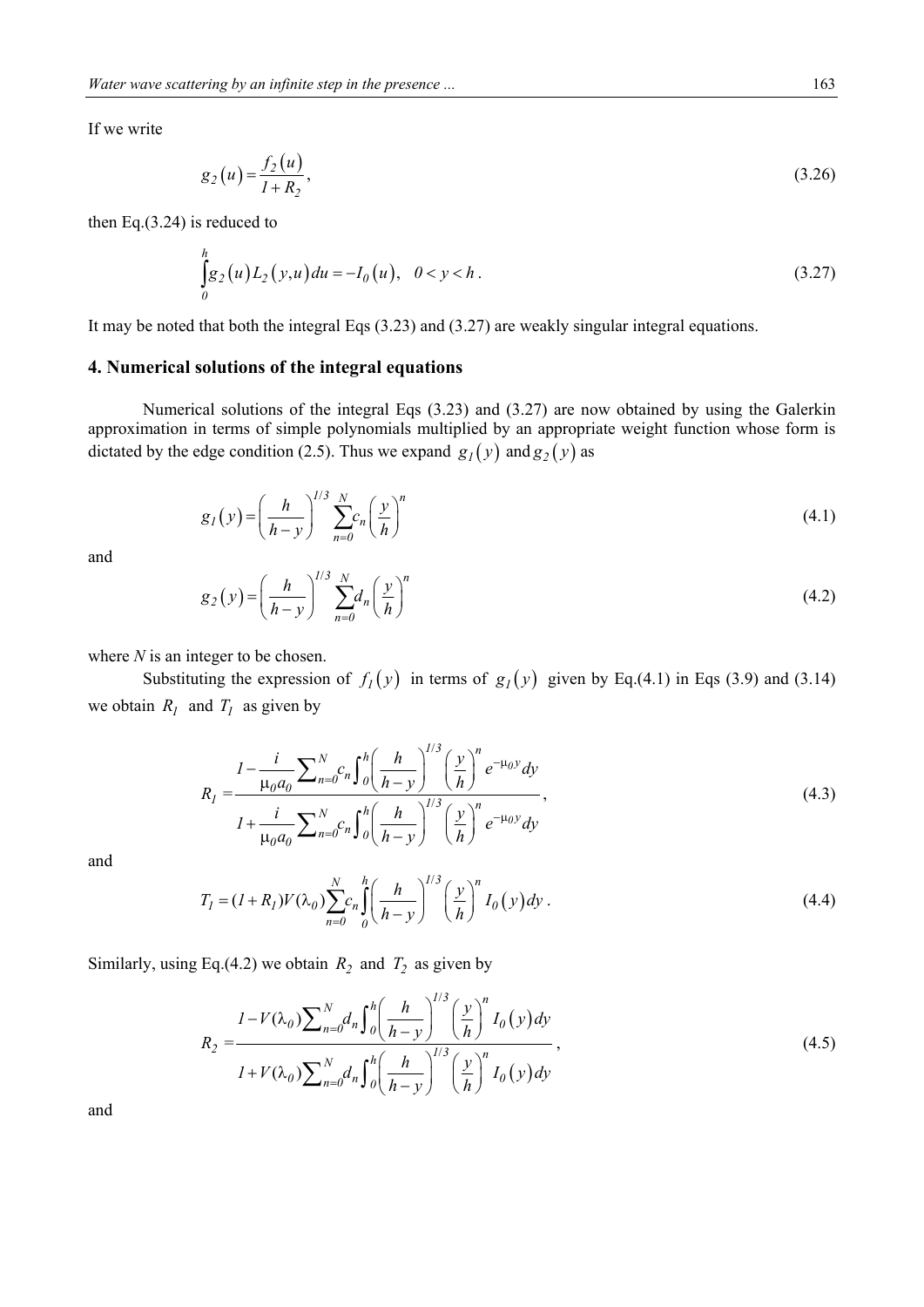$$
T_2 = (I + R_2) \frac{i}{\mu_0 a_0} \sum_{n=0}^{N} c_n \int_0^h \left(\frac{h}{h - y}\right)^{\frac{1}{3}} \left(\frac{y}{h}\right)^n e^{-\mu_0 y} dy.
$$
 (4.6)

To find the unknown constants  $c_n$   $(n = 0, 1, 2, ..., N)$  we put  $y = y_i$   $(i = 0, 1, 2, ..., N)$  $(0 < y_i < h)$ , in relation (3.23) to obtain the linear system

$$
\sum_{n=0}^{N} c_n A_{in} = p_i, \quad i = 0, 1, 2, \dots, N
$$
\n(4.7)

where

$$
A_{in} = \int_{0}^{h} \left(\frac{h}{h-u}\right)^{\frac{1}{3}} \left(\frac{u}{h}\right)^{n} L_{1}(y_{i},u) du, \quad i = 0,1,2,\dots,\dots,N
$$
\n(4.8)

and

$$
p_i = e^{-\mu_0 y_i}, \quad i = 0, 1, 2, \dots, N. \tag{4.9}
$$

The collocation points  $y_i$  are to be chosen suitably. Here we have chosen

$$
y_i = \frac{ih}{n}, \qquad i = 0, 1, 2, \dots, N \tag{4.10}
$$

 The linear system (4.7) is solved by any standard method to obtain the constants  $c_n$  ( $n = 0, 1, 2, \dots, N$ ) and thus the approximate solution of the integral Eq.(3.23) is obtained.

Similarly, to find the unknown constants  $d_n (n = 0, 1, 2, \dots, N)$  we put  $y = y_i$  $(i = 0, 1, 2, \ldots, N)(0 < y_i < h)$ , in relation (3.27) to obtain the linear system

$$
\sum_{n=0}^{N} d_n B_{in} = q_i, \quad i = 0, 1, 2, \dots, N
$$
\n(4.11)

where

$$
B_{in} = \int_{0}^{h} \left(\frac{h}{h-u}\right)^{\frac{1}{3}} \left(\frac{u}{h}\right)^{n} L_{2}(y_{i},u) du, \quad i = 0,1,2,... \dots N
$$
\n(4.12)

and

$$
p_i = I_0(y_i), \quad i = 0, 1, 2, \dots, N. \tag{4.13}
$$

The collocation points  $y_i$  are chosen similarly as given by Eq.(4.10).

 Now, the linear system (4.11) is solved by any standard method to obtain the constants  $d_n$  ( $n = 0, 1, 2, \dots, N$ ) and thus the approximate solution of the integral Eq.(3.27) is obtained.

Using Eqs (4.3) and (4.4), numerical estimates for  $R_I$  and  $T_I$  for different values of *D* and  $\varepsilon$ choosing  $N = 0, 1, 2, \dots$  against  $(Kh)^{1/2}$ , it is observed that fairly accurate numerical estimates are obtained for  $N = 2$ . Also, these numerical estimates satisfy the energy identity given by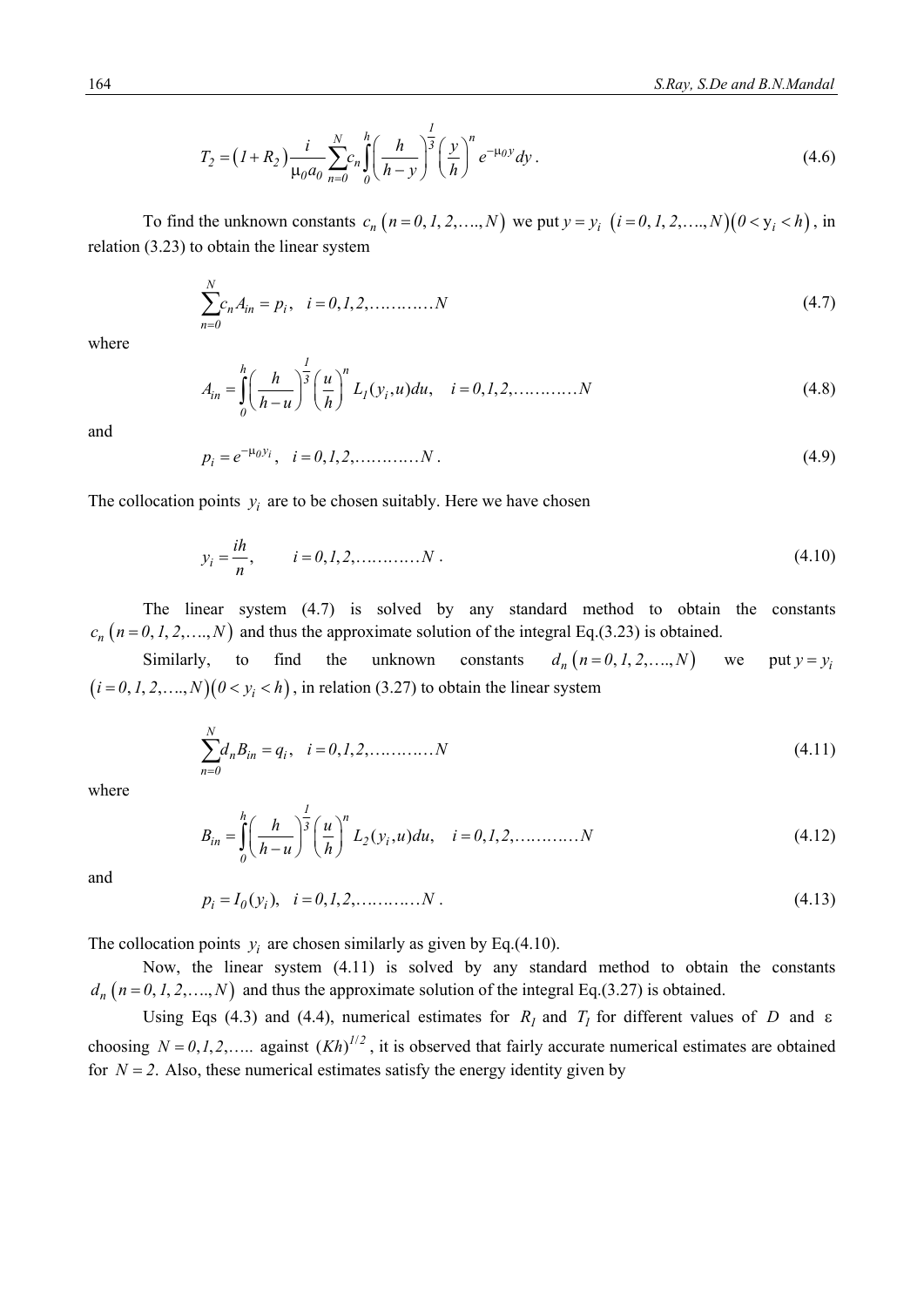$$
|R_I|^2 + \gamma |T_I|^2 = I \tag{4.14}
$$

where

$$
\gamma = \frac{2\lambda_0 h + \sinh 2\lambda_0 h}{2 \cosh^2 \lambda_0 h} \left( \frac{\lambda_0^4 + I - \varepsilon K}{\mu_0^4 + I - \varepsilon K} \right). \tag{4.15}
$$

For the case of incidence of wave from the finite depth water region, numerical estimates for  $R_2$  and  $T_2$  are obtained from Eqs (4.5) and (4.6), respectively, after solving the linear system (4.11). These estimates satisfy the energy identity derived

$$
|R_2|^2 + \delta |T_2|^2 = I \tag{4.16}
$$

where

$$
\delta = \frac{2 \cosh^2 \lambda_0 h}{2 \lambda_0 h + \sinh 2 \lambda_0 h} \left( \frac{\mu_0^4 + I - \varepsilon K}{\lambda_0^4 + I - \varepsilon K} \right). \tag{4.17}
$$

The energy identities given by Eqs (4.14) and (4.17) can be derived as in Das *et al*. [8].

## **5. Numerical results**

The values of  $|R_1|, |T_1|, |R_2|$  and  $|T_2|$  are computed numerically for the non-dimensional parameters  $\mu' = \frac{D}{h^4}$  $D' = \frac{D}{\sqrt{2}}$ *h*  $=\frac{D}{4}$  and  $\varepsilon$ *h*  $\epsilon' = \frac{\epsilon}{l}$  against the non-dimensional frequency parameter  $(Kh)^{1/2}$  in different figures. For the purpose of computing the reflection and transmission coefficients, we have chosen  $N = 2$ .



Fig.2. Graph for  $|R_l|$  vs  $(Kh)^{l/2}$ 

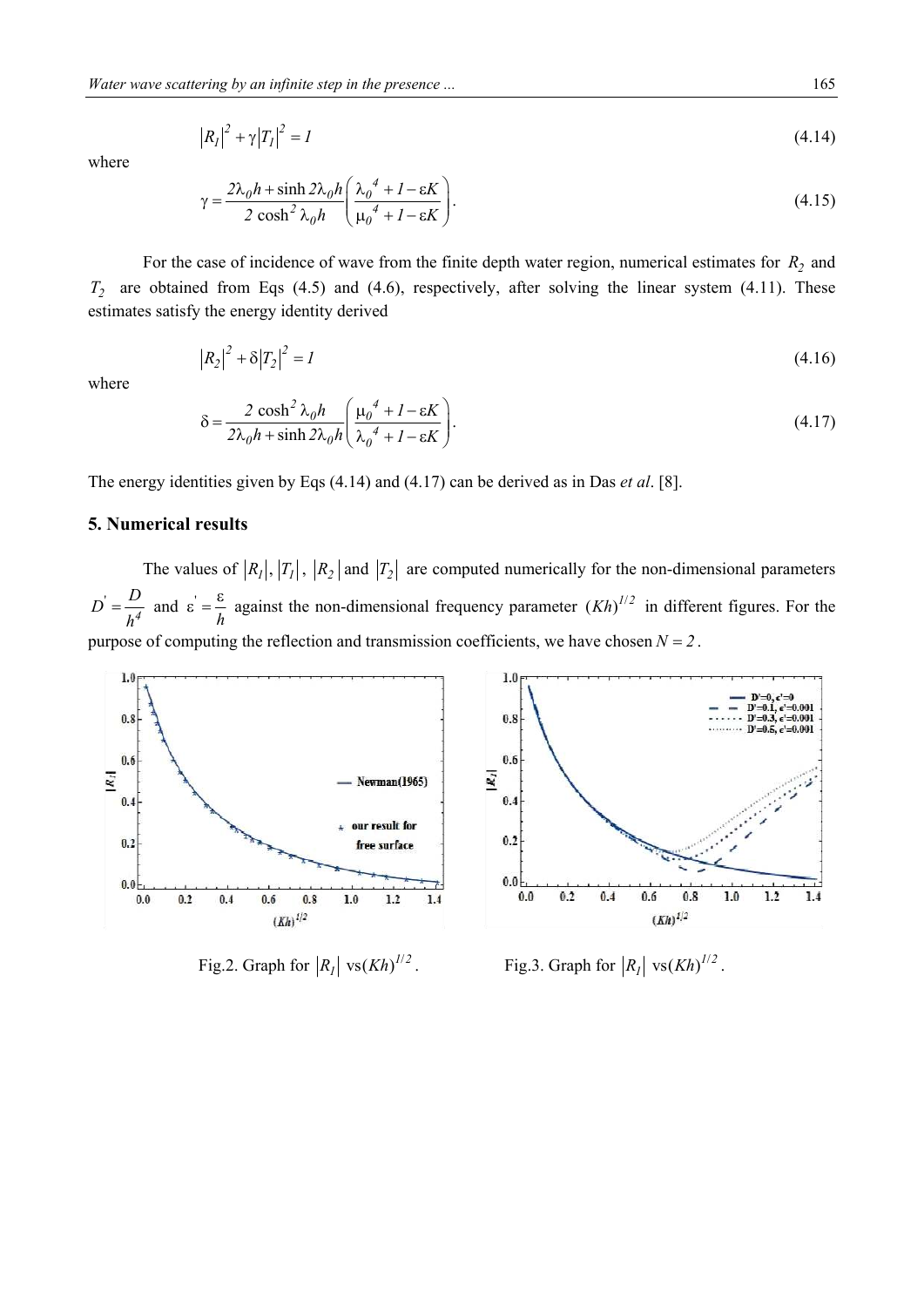

Fig.4. Graph for  $|T_1|$  vs $(Kh)^{1/2}$ .

 $F$ ig.5. Graph for  $|T_1|$  vs  $(Kh)^{1/2}$ .

In Fig.2, it is observed that, the computed values of  $|R_1|$  for small values of  $D'$  and  $\varepsilon$  $(e.g. D' = 0.0001, \varepsilon' = 0.001)$  and Newman's [4] free surface results (i.e.,  $D' = 0$ ,  $\varepsilon' = 0$ ) almost coincide providing a check on the correctness of the numerical method employed here. In Fig. 3, the numerical results of  $|R_1|$  are presented for different values of  $D'$  and  $\varepsilon'$  (e. g.  $D', \varepsilon' = 0, 0; 0.1, 0.001; 0.3, 0.001; 0.5, 0.001$ ) against the wave number  $(Kh)^{1/2}$ . Again, in Fig.4, it is observed that, the numerical estimates for  $|T_1|$  for very small values of  $D^{'}$  and  $\varepsilon^{'}$  (e.g.  $D^{'} = 0.000I$ ,  $\varepsilon^{'} = 0.00I$ ) almost coincide with Newman's [4] free surface results for  $D' = 0$  and  $\varepsilon' = 0$  in most cases. In Fig.5, the numerical estimates for  $|T_I|$  are presented for the same set of values of D<sup>'</sup> and  $\varepsilon$ <sup>'</sup> used in Fig.3. In addition, our present numerical values of  $|R_1|$  and  $|T_1|$  also satisfy the energy identity given by Eq.(4.15), which demonstrates another check on the correctness of the numerical values used here. Figures 3 and 5 demonstrate the effect of the presence of the ice-cover on the reflection and transmission coefficients.



Fig.6. Graph for  $|R_2|$  vs $(Kh)^{1/2}$ *h*  $^{1/2}$ . Fig.7. Graph for  $|R_2|$  vs  $(Kh)^{1/2}$ .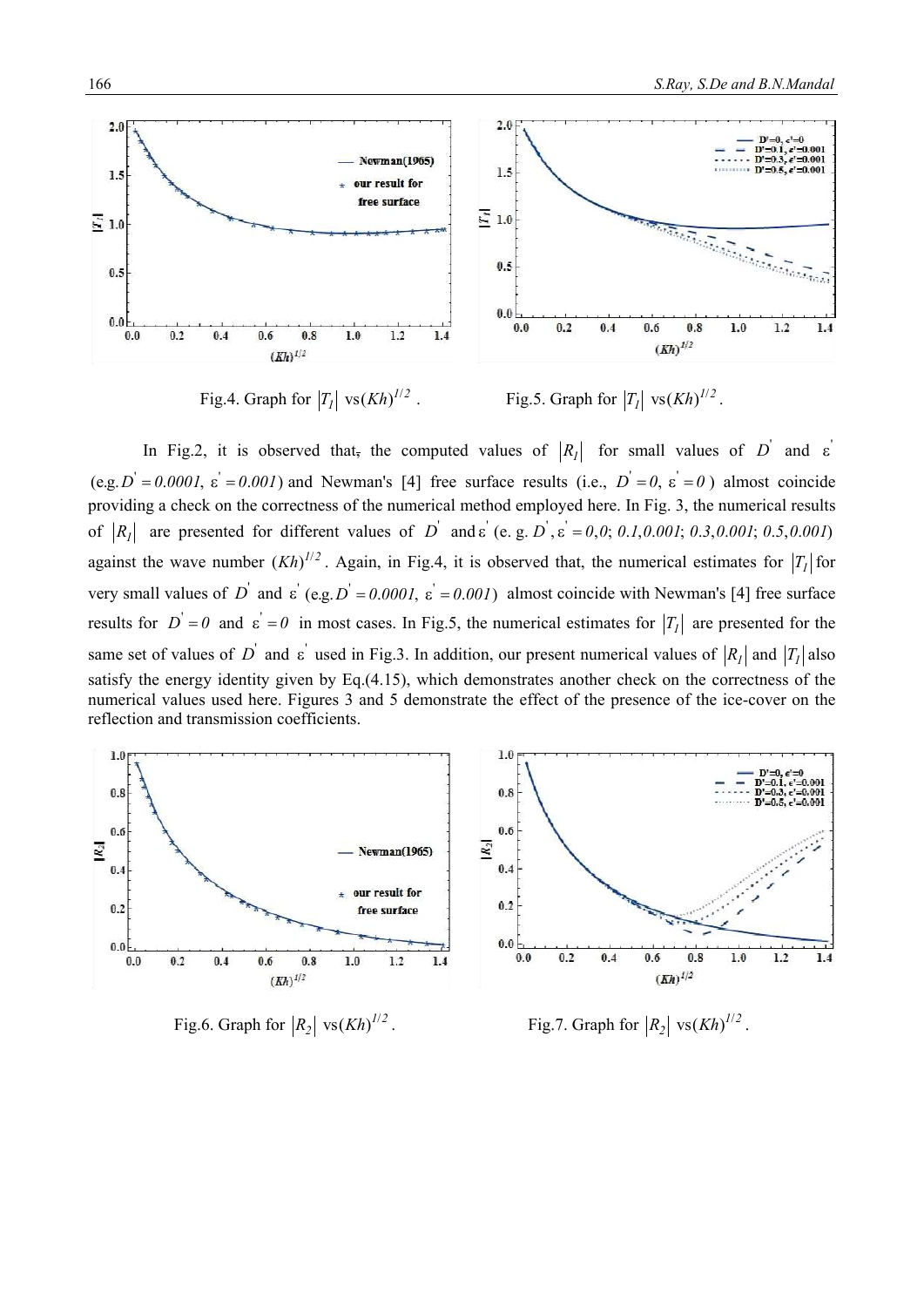

Fig.8. Graph for  $|T_2|$  vs $(Kh)^{1/2}$ 

*h*)<sup> $1/2$ </sup>. Fig.9. Graph for  $|T_2|$  vs  $(Kh)^{1/2}$ .

In Figs 6 and 7, the numerical estimates for  $|R_2|$  and in Figs 8 and 9, the numerical estimates for  $|T_2|$ are presented, i.e. when incidence is from the deep water region to the finite depth region. It is observed that the numerical estimates for  $|R_2|$  are almost same as  $|R_1|$ , which was previously obtained by Newman [4]. Also, for very small values of D<sup>'</sup> and  $\varepsilon'$  (e.g.  $D' = 0.0001$ ,  $\varepsilon' = 0.001$ ), both the values of  $|R_2|$  and  $|T_2|$  almost coincides with Newman's [4] results for the free surface (as in Figs 6 and 8). In Figs 7 and 9, the values of  $R_2$  and  $|T_2|$  are depicted against  $(Kh)^{1/2}$  for the same set of values of  $D$  and  $\varepsilon$  used in  $|R_1|$  and  $|T_1|$ , respectively. The numerical estimates for  $|R_2|$  and  $|T_2|$  also satisfy the energy identity (4.17) to ensure the correctness of the results obtained here. Figures 6 and 8 also demonstrate a significant effect of the presence of ice-cover on the reflection and transmission coefficients. However, the method employed in the mathematical analysis is simple compared to the same used by Newman [4].

## **6. Conclusion**

 The classical two-dimensional problem of water wave scattering by a step of infinite depth beneath a free surface is extended here to the same beneath an ice-cover modelled as a thin elastic plate considering two cases, i.e. when the waves are incident from the deep water region to the finite depth water region and vice versa. For each case a weakly singular integral equation is formed for the horizontal component of velocity across the cut above the step and this is solved numerically by the Galerkin technique wherein the unknown function is expanded in terms of simple polynomial multiplied by an appropriate weight function whose form is dictated by the edge condition at the corner of the infinite step. Very accurate numerical estimates for the reflection and transmission coefficients are obtained and are depicted in a number of figures. The effect of the presence of ice cover is seen to be insignificant for the small wave number but becomes significant for moderately large wave numbers.

#### **Acknowledgement**

 The authors thank the reviewer for his comments and suggestions to revise the paper in the present form. SR thanks CSIR (File No. 09/028(1018)/2017-EMR-I), New Delhi, for providing financial assistance. This work is also supported by SERB, New Delhi, through the research project No. EMR/2016/005315.